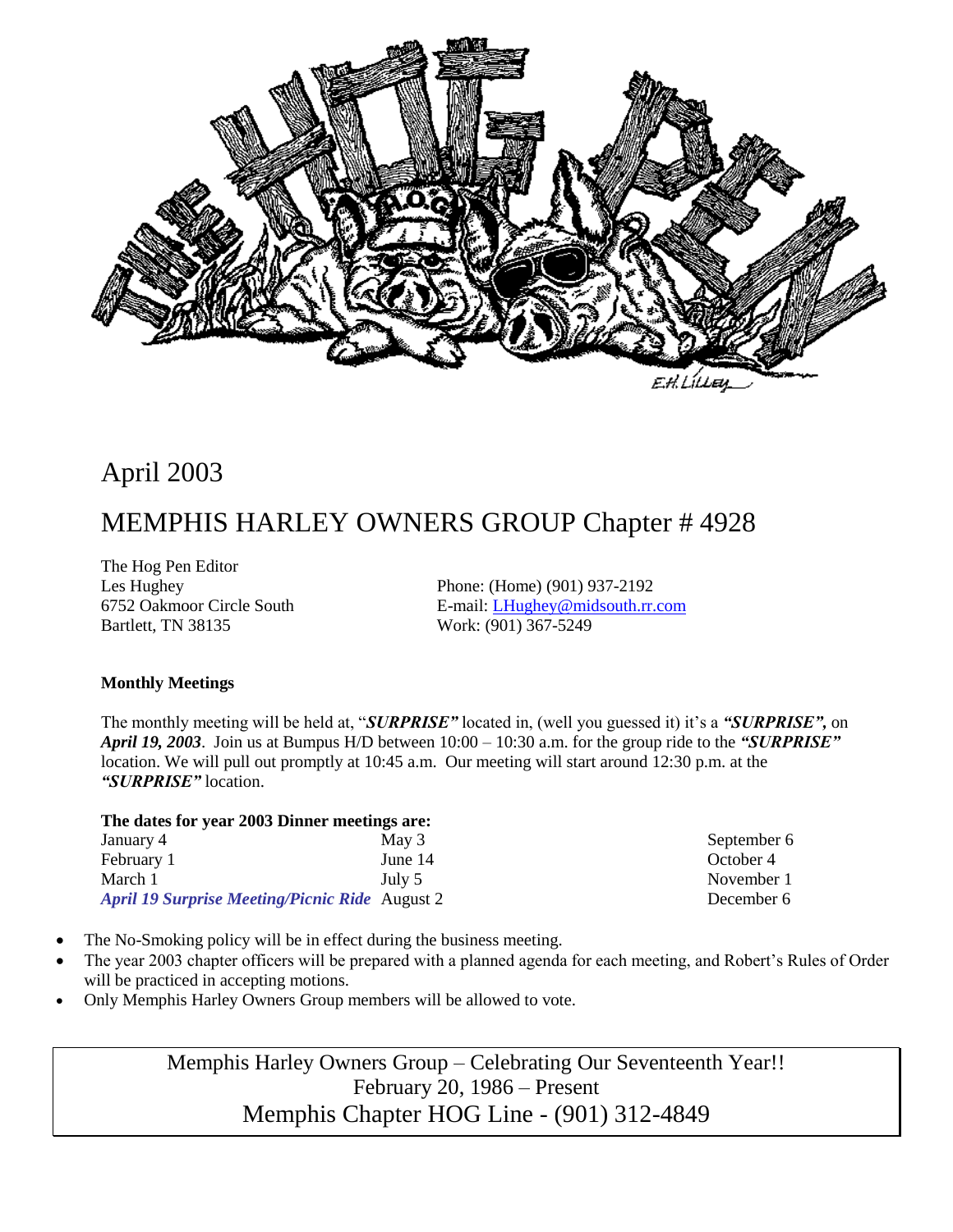### **2003 Chapter Officers**

| Director                         | J.T. Norris            | 901-761-8041               | jtn11@aol.com                          |
|----------------------------------|------------------------|----------------------------|----------------------------------------|
| <b>Assistant Director</b>        | Walter Hughey Jr.      | 901-377-9544               | bugsrme@aol.com                        |
| Treasurer/Hog Line               | Al Nelson              | 901-382-7707               | acnelson@mail.com                      |
| Secretary                        | Lee Nelson             | 901-382-7707               | acnelson@mail.com                      |
| <b>Activities Officer</b>        | Jerry Rice             | 901-386-2100               | grice@cremeriusrice.com                |
| Safety Officer                   | <b>Larry Allen</b>     | 901-754-1038               | ldallen@msn.com                        |
| Road Captain                     | <b>Buddy Smith</b>     | 901-870-1942               | wescopi4u@aol.com                      |
| Road Captain                     | Ed Lowe                | 901-353-0874               | Flhp1@aol.com                          |
| <b>Road Captain</b>              | Jerry Hayes            | 662-895-9277               | CarDoctor@aol.com                      |
| Road Captain                     | Doug Adams             | 901-758-3233               | datunaboat@aol.com                     |
| Road Captain                     | <b>Steve Elder</b>     | 901-332-2250               | selder4556@aol.com                     |
| Road Captain                     | Ron Hagen              | 901-458-9601               | ronaldhagen@yahoo.com                  |
| Road Captains                    | Les Hughey $-$         | Jerry Rice - Walter Hughey | - Larry Allen - Ronnie Cobb            |
| Ladies of Harley                 | <b>Rose Styers</b>     | 901-387-4644               | rstyers@transactiongraphics.com        |
| Legal Assistant                  | Pam Cobb               | 901-876-5454               | prcobb@aol.com                         |
| Editor                           | Les Hughey             | 901-937-2192               | lhughey@midsouth.rr.com                |
| ACADEM<br><b>Sponsor Liaison</b> | Keith Gilooly          | 901-372-1121               | keith.gilooly@bumpusharleydavidson.com |
| Historian                        | J. Carolyn Rice        | 901-386-2100               | jcarolynrice@prodigy.net               |
| Good Samaritan                   | Rose Styers            | 901-387-4644               | rstyers@transactiongraphics.com        |
| Chaplain                         | <b>Albert Campbell</b> | 901-377-7592               | harleyajc@aol.com                      |
| Photographer                     | Rod Beadle             | 901-388-0672               | rbeadle@bellsouth.net                  |
| Photographer                     | Lynn Hull              | 901-224-8030               | av8tor@midsouth.rr.com                 |
| Web Master                       | Joey Fili              | 901-753-9855               | jffili@aol.com                         |
| Membership                       | Ron Hagen              | 901-458-9601               | ronaldhagen@yahoo.com                  |
| Membership                       | Ronnie Williams        | 901-767-6531               | rwilli27@midsouth.rr.com               |

| 2003 Memphis H.O.G. Trailer List |                  |                   |  |  |  |  |
|----------------------------------|------------------|-------------------|--|--|--|--|
| Allen, Larry                     | Cordova          | 901-754-1038      |  |  |  |  |
| Barnett, Dwain                   | <b>Bartlett</b>  | 901-372-0852      |  |  |  |  |
| Benson, Bart                     | <b>Bartlett</b>  | 901-753-6477 Home |  |  |  |  |
|                                  |                  | 901-301-0138 Cell |  |  |  |  |
| Breeden, Gerald                  | Collierville     | 901-854-6716      |  |  |  |  |
| Scott Carter                     | Arlington        | 901-829-3230      |  |  |  |  |
| Davis, Keith                     | Rossville        | 901-861-0211 Home |  |  |  |  |
|                                  |                  | 901-533-0845      |  |  |  |  |
| Davis, Steven M                  | <b>Red Banks</b> | 662-252-2891      |  |  |  |  |
| Fili, Joey                       | Memphis          | 901-458-9601      |  |  |  |  |
| Harris, David                    | Saulsbury        | 731-376-0049      |  |  |  |  |
| Hayes, Jerry                     | Olive Branch     | 662-895-9277      |  |  |  |  |
| Hudson, Dale                     | Germantown       | 901-292-3470      |  |  |  |  |
| Hull, Lynn                       | Cordova          | 901-757-5858      |  |  |  |  |
| Jackson, DeWayne                 | Memphis          | 901-299-4705      |  |  |  |  |
| Johnson, Paul                    | Cordova          | 901-755-9251      |  |  |  |  |
| Leathers, Allen                  | Eads             | 901-867-0719      |  |  |  |  |
| Long, Paul                       | Atoka            | 901-835-4148      |  |  |  |  |
| McDermott, Larry                 | Hernando MS      | 662-429-6803      |  |  |  |  |
| Mooney, Joe                      | Memphis          | 901-382-6407      |  |  |  |  |
| Newton, Daniel                   | W. Memphis       | 901-484-1865      |  |  |  |  |
| Pierce, John                     | Germantown       | 901-409-7170      |  |  |  |  |
| Todd, Ray                        | Arlington        | 901-867-0097      |  |  |  |  |
| Ward, Bob                        | <b>Brighton</b>  | 901-475-0334      |  |  |  |  |
| Watts, Kevin                     | <b>Marion AR</b> | 870-735-0800      |  |  |  |  |
| Williams, John                   | W Memphis        | 870-732-1665      |  |  |  |  |
| Williams, Sami                   | Eads             | 901-465-4644      |  |  |  |  |

*New Members!*

Dewayne Barrom - Kevin Feizkhah - Rob Gingery - Alan Ginn Michael Jacobson - Michael Mavromatis - Rex Needham Jay Pollard - Louis Rodrigue - Clement Santi - Melanie Smith David & Maria Sorrell - Marti Stepherson - Paul Tyler Scott Zietner



#### *HAPPY BIRTHDAY!*

Don Breshears - 4/01 Jessica Benson, Hal Brannock - 4/03 Steve Elder, Louis Rodrigue III - 4/05 Daniel Newton - 4/06 Jannina Hurdle, Donald Samuels - 4/07 April Duren - 4/08 Marcia Mitchell, Douglas Breeckner - 4/11 Betty Christy, Jesse D Hill, David Reese - 4/12 George R. Winfield - 4/13 Sam Davidson, Carolyn Jones, Don Overstreet - 4/14 Bill Labermeier - 4/16 Bobbie Caccamisi, Susan Harrell - 4/18 Michael Jacobson, John C Pechak - 4/19 Carolyn Rice - 4/20 Shelly Hughey - 4/21 Jay Pollard - 4/22 Larry Nevill - 4/23 Andrew Byrne, Tammie Dawson, Rick Hurdle, Joel McNeece - 4/28 Steven Davis, Jim Mashburn - 4/29 Ann Johnson, Bettie Scheuerman - 4/30



**10 Yr. Members**

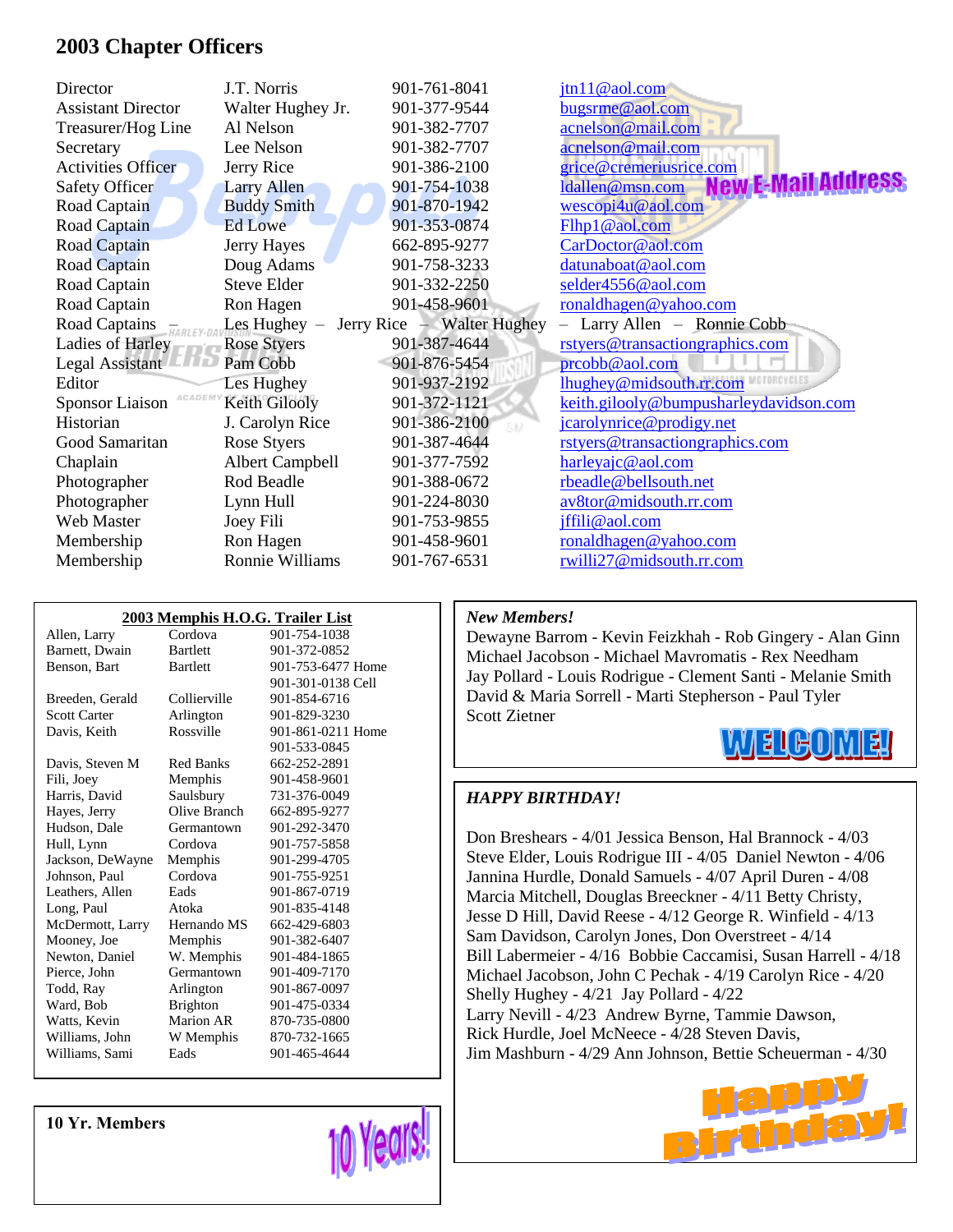# **Message from the Director:**

Let me begin by thanking Doug Adams one more time for his great idea to have our March Chapter Meeting at Southland Greyhound Park. We had 96 commitments via email and 141 showed up at the meeting. All of the officers that spoke did a fantastic job and the meeting was accomplished in 49 minutes!!! Afterwards, they had a country buffet for us and several stayed to bet on the puppies!!! Did anyone win BIG!!! \$\$\$ I hope so!!!

That brings me to another great thing Doug is doing for "YOUR" club. The Playhouse on the Square for the production of "RAGTIME." This will be held on May 10<sup>th</sup>. When we did this a couple of years ago for "GREASE", it was a huge success! Please get with Doug A.S.A.P. so that you can choose the seating you want and to make sure that you sit close to your buddies. One guest is allowed per member and the tickets are only \$10 for members and \$15 for guests. Doug has the tickets and can be reached at [datunaboat@aol.com](mailto:datunaboat@aol.com) or 901.758.1131 to purchase your tickets. Seating is limited so get your tickets quickly!!!

Another "KEY" thing that needs your close attention is the L.O.H. Chili Cook-Off. Please get as many door prizes as you can A.S.A.P. and get those to Rose Styers so she can plan accordingly. Also.... Please be at Bumpus on the morning of March 29<sup>th</sup> to help set up for the event. We need all of the help we can get!!!  $\odot$ 

We are only a couple of weeks away from consistently good riding weather. There are so many great rides and activities already planned and in stone and many others that are in the works for the club for this year. Please check out Jerry Rice's articles and the calendars in the newsletter each month. Also, please watch for Larry Allen's safety classes and his articles on safety. You can never be too safe. Never trust those four wheelers or 18-wheelers!!!

Many of you have said that you aren't hearing about the rides because some of them are not on the H.O.G. Line. The ones we have planned many weeks or months out will ALWAYS be on the H.O.G. Line, on the Web Site and in the Newsletter in plenty of time, but some of the rides come up with only a day or two notice, i.e. lunch rides and dinner rides. It is very difficult for Al to get to Bumpus to update the H.O.G. Line when this occurs. He is already "SUPERMAN" for the club and the rally!!! I don't know how he does all he does now??? !!! The ABSOLUTE best way to find out about rides and activities is via our email blasts. With that being said, we still have 98 members that we do not have an email address for at present. If you are one of these 98 and you DO have an email address, or two if you and your spouse have one, or maybe you have an email at work that your boss will allow you to receive H.O.G. emails on, **PLEASE** get that to Keith Gilooly A.S.A.P. so that you will not miss any of the email blasts.

Al will update the H.O.G. line with Jerry's information as soon as he can, but email is the VERY BEST way to stay up to date.

Keith's email address is: [keith.gilooly@bumpusharleydavidson.com](mailto:keith.gilooly@bumpusharleydavidson.com)

Please keep in mind that you have several ways to keep up to date with "**YOUR** " club:

The H.O.G. PEN NEWSLETTER The H.O.G. LINE – 901.312.4849 E-mail Blasts (MOST IMPORTANT AVENUE) WEB SITE: [www.memphishog.com](http://www.memphishog.com/) (Thanks to Joey Fili!!)

2003 will be a very exciting year for the Memphis Harley Owner's Group. There are so many things planned for you to enjoy. The greatest thing that you have going as a member of Memphis H.O.G. this year is that you have such a great T.E.A.M. (Together Everyone Achieves More) of officers to serve you. Please remember that they are all " VOLUNTEERS." AND…. WHENEVER you see an officer, PLEASE pat them on the back, shake their hand and thank them for giving up their personal time to make this a great club for "YOU". We are working together as a T.E.A.M. so that we can give you the most fun year and the safest year that Memphis H.O.G. has ever seen!

PLEASE don't sit on the sidelines this year. Join in the fun!!!

Hope to see all of you on the road very soon!!! Heads up!!! April is a huge month for riding events and activities!!!

Always remember H.O.G.'s Motto:

### !!! RIDE & HAVE FUN!!!

#### *- J.T.*

#### **Message from the Asst. Director:**

The recent club meeting at Southland Greyhound Park provided more room for everyone to sit as well as a change of scenery. We had more room to visit and the staff there went out of their way to make us comfortable. Most of the regular meetings this year will be back at Colettas, which seems to be more convenient for most folks.

I want to remind you to renew your local chapter dues right away to make chapter functions easier for you to attend. Remember also your National H.O.G. Standard membership provides towing service, fuel replacement, flat tire assistance, battery/jumpstart service, lost key service, extrication service up to \$100 with a toll free number 800- 443-5896. If the service is less than \$100 you pay nothing.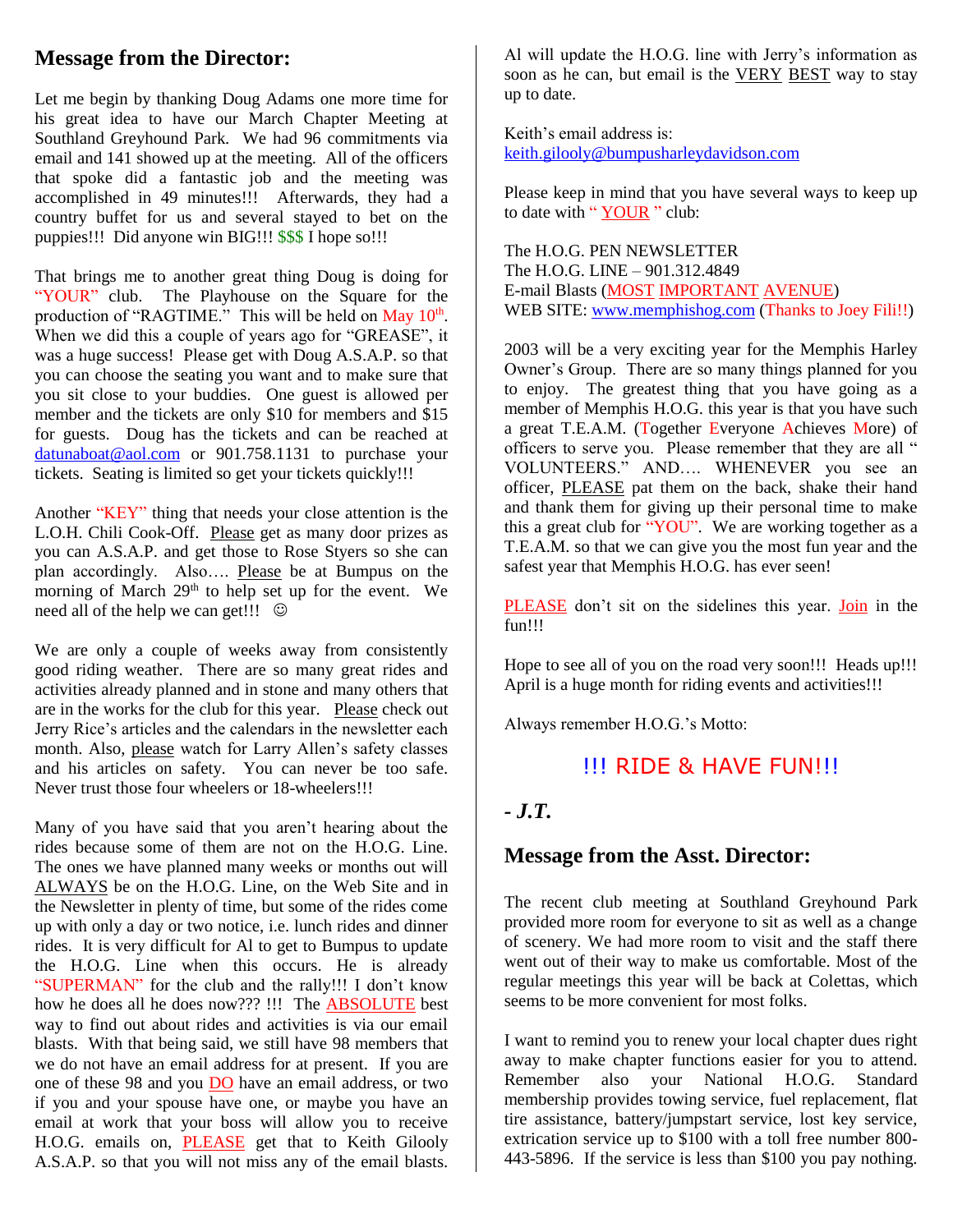Hopefully, you wont need the service but its there when you do. Now that spring is here be sure and do check your bike before you begin riding again.

Ride safely and love it.

#### *- Walter*

*For the latest details of club events please call:*

# *Memphis H.O.G. Line* (901) 312-4849

# **Message from L.O.H.**

Please come out on Friday March 28<sup>th</sup> for the LOH ride into Fox 13. We will meet at Perkins restaurant at Highland & Poplar at 6:00am. From there we will ride as a group to Fox 13 studios for an early morning Pre Chili Cook off competition. We have six entries that will be judged by Leon, the Fox 13 weather forecaster. Lets hope for good weather even though Leon may call for a Chili day! There will be an award for the best Chili. If you can't make it out, because you have to work, turn us on while your getting ready. It will be great! For any one that is interested, we can meet back at Perkins for breakfast. Go by Bumpus Harley-Davidson that afternoon, with the races at Tunica that weekend there's bound to be something going on!

The day I've been looking forward to, March  $29<sup>th</sup>$ , the **CHILI COOK OFF** and **MEN'S BAKE OFF** event is fast approaching. The musicians of the Elegant Gypsies (formerly the Thin Line Band) are donating their time to perform for us again this year. Be sure to stop and hear the band. There will be a Swap Meet area where you can buy or trade parts. A \$10.00 donation to the Dream Factory is requested for a space in the swap meet. There will be a Poker Run, door prizes and some great raffle items. Adding more to an exciting day, Bumpus HD has arranged for the Harley Museum to be in Memphis. Don't for get the Races at Tunica that evening. We may see some racers at the Chili Cook Off. Bring your Chili, baked goods and money. Come early and stay late. This will be a fun day! Thanks to everyone for your help and support.

Easter Sunday falls on the third Sunday so the April LOH meeting will be on the  $27<sup>th</sup>$ . I think we should do another lunch ride! Come to Hobo's on the 16<sup>th</sup> of March and we'll decide where we want to go!

*Check the HOG Line and [www.memphis.hog](http://www.memphis.hog/) for updates.*

Ride safe!

#### **"E-Mail Surprise Contest" Check your e-mail on April 18, 2003 to see how to win!**

### **Message from the Chaplain:**

Greetings to our fellow Hog members, brothers and sisters. I'm not going to say a thing about the past weather, just that I am hoping for lots of sun and blue skies down the trail. What a great H.O.G. meeting and fellowship. It just doesn't get much better than this...but, you know I think, it will!!!!!

The Chili Cook-off and Men's Bake-off is getting close, I can hardly wait. I just believe it's going to be the best yet. Let's support Rose and the Ladies of Harley.

The Tennessee State H.O.G. Rally getting real close, Bob Ward and his committee really need all the support and help they can get from each one of us. One person does make a difference so, PLEASE be sure to get your name on the volunteer list. They still need lots of volunteers

Lift up our country, our leaders, and our group in prayer. Let's all stand together, united in our efforts for each other.

Please remember Mike and Tina Logan in continued prayer. God's Love, Bike Blessing to All, Chaplin

### *- Albert*

#### **Message from Activities Officer:**

Good riding weather is just around the corner and the serious fun is about to begin. April and May are packed with fun events for Memphis H.O.G. Club members. On April  $5<sup>th</sup>$ , we'll kick off with the annual Running of the HOGS parade in Tunica. Line up at Bumpus between 7:15 AM and 7:45 AM with departure at 8 AM sharp. We'll travel to the Blue and White Restaurant in Tunica where complimentary sausage biscuits and hot coffee await. Then, we will parade through Tunica starting at 10 AM to kick off their Rivergate Festival. Last year, there were about 100 bikes and we want to shatter that number this year so come on out for our first ride of the spring season.

Then, on April  $12<sup>th</sup>$  there will be a repeat of last falls ride to Sikeston for lunch at Lamberts and return through western Kentucky. Line up at Bumpus between 8:15 AM and 8:45 AM for a 9 o'clock departure. If you missed this ride last fall, here's your chance to see what all the fun was about.

April 19th brings our second annual Memphis H.O.G. Club picnic with a ride to its secret location. Line up at Bumpus at 10:00 AM to 10:30 AM for a 10:45AM departure. We'll have a fun ride of about 50 miles and arrive just in time to feast on the burgers and dogs lovingly prepared by your volunteers Bob Ward, Tim Bumpus and Keith Gilooly.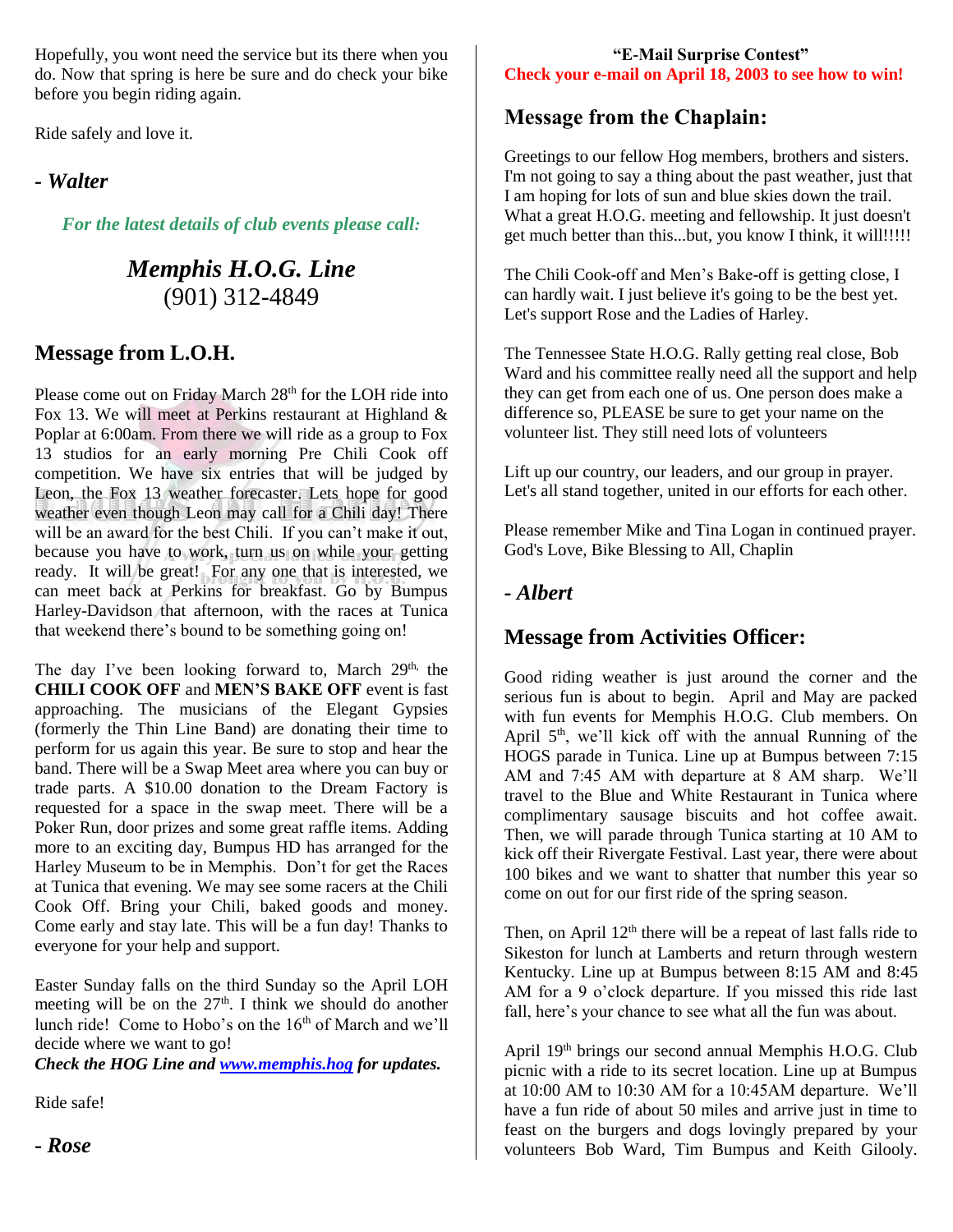After we eat and have our meeting, we have some fun activities planned so don't miss this one.

J.T. and Brad Lackey have coordinated with Rick White at Sam's Town for a fun day for our May H.O.G. Club meeting on May 3rd. We'll line up at Bumpus between 12:15 PM and 12:45 PM for a 1 o'clock departure to Sam's Town in Tunica. There we'll be able to tour the Sam's Town Motorcycle Festival and exhibits from 2 PM until 4:30 PM. At 4:30 PM we'll head towards the casino for our H.O.G. Meeting that will last from 5:00 to 6:00 p.m. This will be followed dinner at 6 PM – a steak and seafood buffet for \$17.95 with a special "buy one, get one free." So two "all you can eat" buffets for only \$17.95! If you come alone, see J.T. (he'll be at the front of the line!) and he will "pair" you with another single so you can get the special price! At 8 PM, there will be a free concert by the Kentucky Headhunters. Are we havin' fun yet or what? Thanks to J.T. and Brad for setting this up. Special room rates are available if you want to stay over – only \$59 for a standard and \$79 for a whirlpool suite (plus tax, of course). But you must call Sam's Town and reserve before April 25<sup>th</sup> for this special rate. 800.456.0711

Doug Adams has set up a very special night for Memphis H.O.G. Club members and a guest on the evening of May 10<sup>th</sup>. Meet at Playhouse on the Square, 51 S. Cooper, no later than 7:30 PM to socialize and get seated for the 8 o'clock performance of Ragtime. Security will be provided for our bikes during the play. See J.T.'s article for information on how to get your tickets. We had a great time here last year and this year should be even better so mark your calendar.

Remember to make your room reservations for our Natchez Trace overnighter on May  $17<sup>th</sup>$ . We will stay at the Isle of Capri Casino and Hotel in Natchez, Mississippi, that Saturday. Phone 1-800-The Isle and ask for the special "Memphis H.O.G.'s" room rate of \$35 with a complimentary buffet (for all of us over 21 years of age!). We are leaving early – line up at Bumpus between 7 AM and 7:30 AM for a 7:45 AM departure. We have over 40 rooms reserved already so call for yours NOW.

The weekend of May  $31<sup>st</sup>$  and June  $1<sup>st</sup>$  is the Mid-South Air Show featuring the Blue Angels at Millington. Advance tickets go on sale May 1<sup>st</sup> at all First Tennessee locations and online at [www.msairshow.com](http://www.msairshow.com/) for only \$12 adult; \$7 junior (7-11, under 7 free). At the gate, prices will be \$15 and \$10. Best of all, on Saturday, May 31<sup>st</sup> our fellow Club member Richard Harris (who has his business located there) is offering us free group parking, an air conditioned place to hang out when we're tired and FREE FOOD and DRINKS from 10 AM on until it runs out. Rain date for his cookout is Sunday, June  $1<sup>st</sup>$ . So, don't miss this one. More details in the May H.O.G. Pen. Thanks, Richard!

For all of you who want to ride, ride, ride, I'm thinking about a sore butt ride covering 7 states in one day. Let me know if you'd like to participate so I can judge the level of interest and see it is feasible.

There are plenty of opportunities to "ride and have fun" in April and May so please join in.

Ride safe and have fun!

#### *- Jerry*

#### **Sunday Breakfast and Ride:**

Bob Ward will be conducting a breakfast ride from the Country Kitchen in Covington on the  $1<sup>st</sup>$  Sunday of each month at 8:00 am; please contact Bob for the latest details @ [harleylee604@aol.com.](mailto:harleylee604@aol.com)

### **Message from the Secretary:**

Bumpus Harley-Davidson has a supply of  $100<sup>th</sup>$ Anniversary Magazines at the Parts Counter, show your HOG Card and get **\$2.00 off** the normal price of \$9.95.

Remember: **Ride and Have Fun!**

#### *Thanks, Lee*

#### **Message from the Treasurer:**

Be sure to thank **Earl Gentry** for not being present at last month's meeting. Our member's only drawing for April will be **\$200**.

If you have not **registered** for the **State Rally**, please do so soon and save us a lot of effort by **registering on-line** at [www.tnstatehogrally.com](http://www.tnstatehogrally.com/)

#### *- Al*

#### *MEMPHIS H.O.G. IS PROUDLY SPONSORED BY BUMPUS HARLEY-DAVIDSON®*

**Did You Know?** The club has a supply of patches and pins for sale. We have both large and small H.O.G. patches, Memphis Chapter rockers, and L.Q.H. patches. We also have a nice Memphis H.O.G(pin/The large patches sell for \$18.00, the small ones  $$8.00$  and the pin for \$11.00. All can be purchased from the parts counter at Bumpus.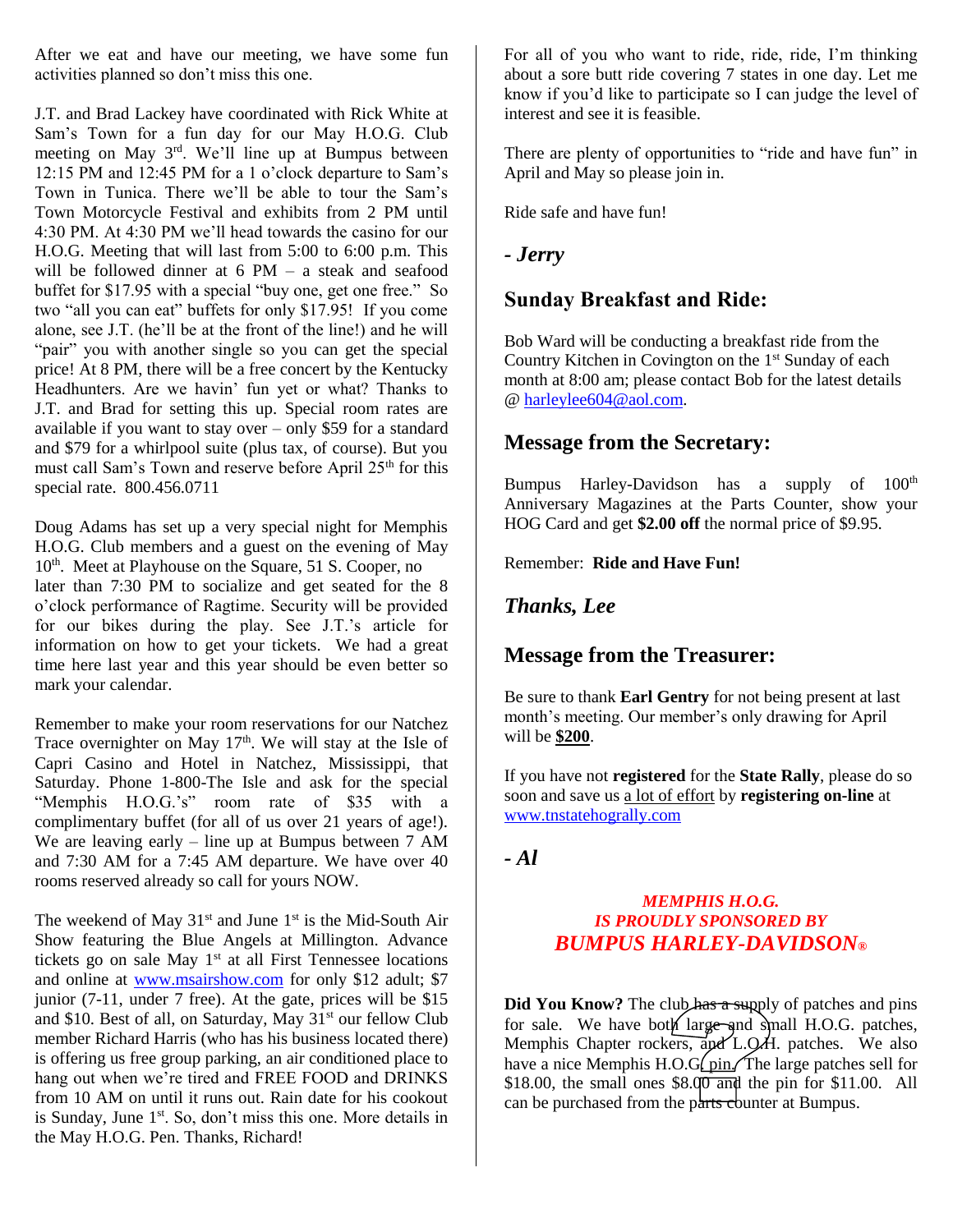# **TN State Rally Fashion Show**

If any local H.O.G. members are interested in modeling in a Fashion Show during the State Rally please let me know. We will need 8-10 men, 8-10 women and several kids. The fashion show is scheduled for Fri. June 6th - before the poker run. This would be a great way to help out the Rally by volunteering to model, (plus you get to strut your stuff in cool Harley gear!) If you are interested or have any questions please call me at Bumpus H-D 372-1121 or email [kim.hendricks@bumpusharleydavidson.com](mailto:kim.hendricks@bumpusharleydavidson.com) we will draw names from all that are interested.

Thanks!

*- Kim*

*For the latest details of club events please call:*

# *Memphis H.O.G. Line* **(901) 312-4849**

#### **Message from the Editor:**

#### **Oak Grove Acres Campground in Juneau, WI**

Oak Grove Acres [\(www.oakgroveacres.com\)](http://www.oakgroveacres.com/) is quietly nestled in Dodge County just 45 minutes west of Milwaukee and 30 minutes from the Washington County Fair Grounds where the National HOG rally is taking place. The location is an ideal camping spot for our extended family of Harley Davidson riders. The idea to host a campground for this event came to us back in 1998 during the 95th Anniversary Celebration. Riders and friends from around the country suggested that we use our farm to host a campground for the 100th Anniversary Celebration, and we've been making arrangements in preparation for it ever since. *Proceeds from Oak Grove Acres, to the tune of \$5 per camper, will be used to pay for a prosthesis and therapy for a motorcyclist amputee.* 

At \$125/person, Oak Grove Acres offers a 7-day stay for the price of just one night in a hotel. There are sites available for both tent camping and RVs. Some of the campground features include:

\* spacious campsites where you can sleep with your bike

\* Hot showers included

\* Hot breakfast available daily

\* 24-hour security

\* Complete welcome package and local guide to include a schedule of Harley and HOG Rally events, maps to Milwaukee including scenic routes and tavern tours, coupons, and local business listings in Juneau and on the route to Milwaukee.

For more information, please go to our website at [www.oakgroveacres.com](http://www.oakgroveacres.com/) or call Julie Haase at (949) 361- 8565.

If you would like to see your article published in this newsletter please send to: [lhughey@midsouth.rr.com.](mailto:lhughey@midsouth.rr.com) THANKS!

*- Les*

### **Message from ABATE**

Greetings all,

ABATE of WI, Washington County & Jefferson County are hosting 2 campgrounds for the HD 100th Anniversary. We can fit aprox.1000 people in each and the sites will be filled first come, first served.

You will help support the cause for "Freedom of the Road" and ABATE of Wisconsin.

All information and reservation forms are available on [www.abatewis.org](http://www.abatewis.org/) website and the link is [www.abatewis.org/page.php?section=100thcamp](http://www.abatewis.org/page.php?section=100thcamp)

If you have other questions, I can be reached at 262-306- 0606.

Thank You Diane Boudry-Rodd ABATE - 1H Washington County, WI

# **Road Captains Corner:**

A defensive rider is one who commits no riding errors and makes allowances for the lack of skills or improper driving practices of others.

A defensive driver adjusts his/her own riding to compensate for unusual weather, road and traffic conditions and is not tricked into an accident by the unsafe actions of other drivers.

A defensive rider is always alert to accident producing situations and recognizes the need for preventative action and takes the necessary precautions to avoid the accident.

Last and most important, a defensive rider knows when it is necessary to slow down, stop or yield his/her right of way to avoid involvement in an accident.

I like to think an 18-wheeler is in the other person's future.

**-** *Ed Lowe*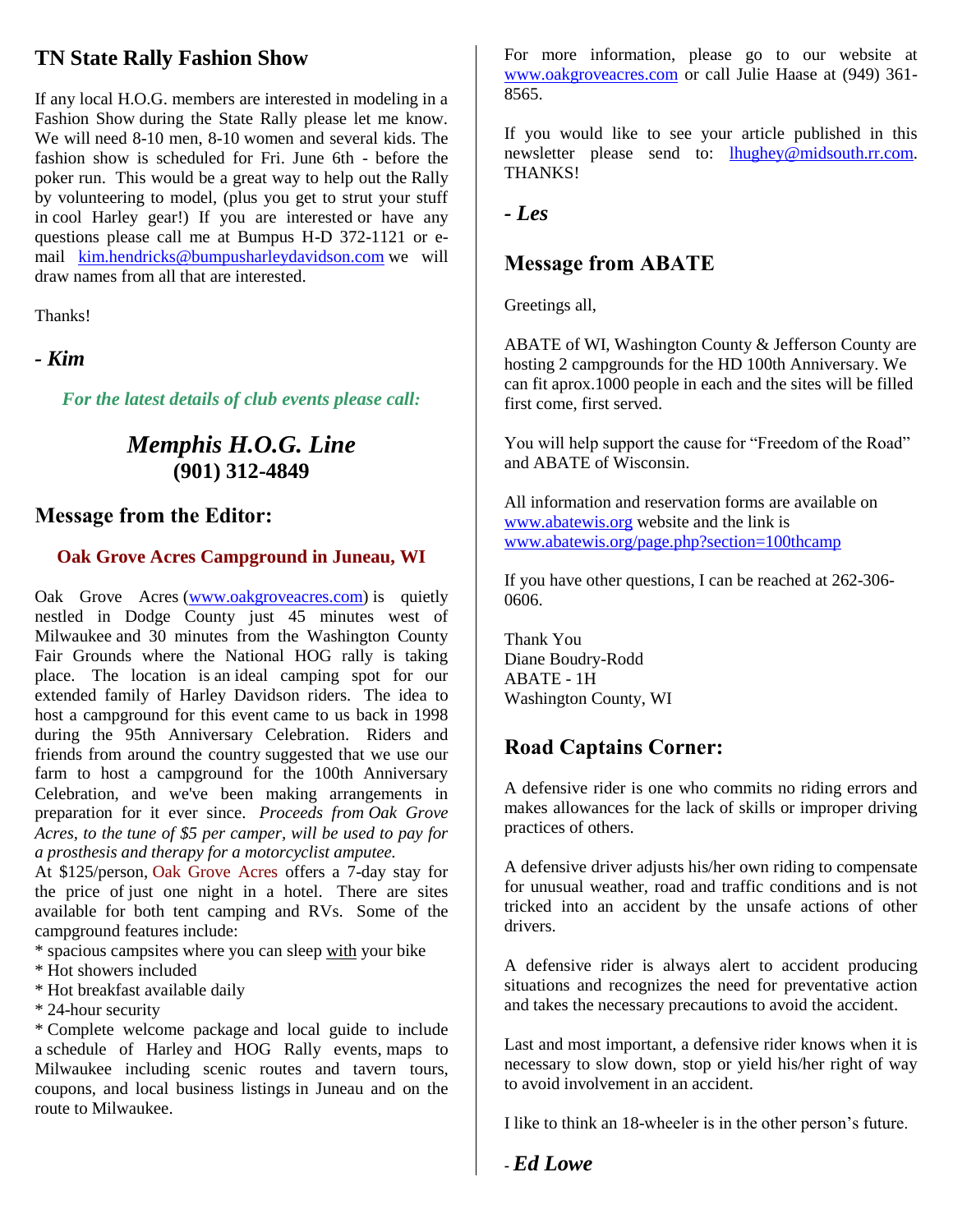*For the latest details of club events please call:*

# *Memphis H.O.G. Line* **(901) 312-4849**

*MEMPHIS H.O.G. IS PROUDLY SPONSORED BY* 



#### **For Sale:**

2002 Ultra Classic, Suede Green/black, 18k highway miles, original owner, all standard Ultra equipment. Recent rear tire. Extra clean, immaculate condition. Maintenance history available. Always garaged. \$18500. Contact Jerry at 662-895-9277 (H) or 901-355-7661 (cell).

2000 Heritage Softail, Black, 30k highway miles, always dealer maintained, new tires, and of course extra chrome. I bought a new bike and my wife says something has to go, the extra bike or me. I am the original owner and have all the history. \$16,000. Contact Robert at 901-382-7400 work, 901-755-6018 home, and 901-870-6060 cell.

2001 Softail Deuce—Lots of extras, 12,000 miles, extended warranty, Concord Purple, dealer maintained, new tires, new brakes, garage kept, original owner, *Must Sell* \$18,000. Call Les – 937-2192

2001 Electra Glide Standard Police bike. 26,000 miles, extended warranty, set up for escort (lights and siren) asking \$12,500 call 619-0332

2000 Ultra Classic, 8500 mi, Stage 1, pipes, some chrome, quick-disconnect tour pack, tail light conversion, garaged, maintenance records @ Bumpus, \$18,500, Financing available, 901-751-8655, John Trainor

#### **The HOG PEN**

Newsletter Memphis Harley Owners Group 6752 Oakmoor Circle S. Bartlett, TN 38135



1996 Harley Ultra Classic, Blue and Silver, custom paint by George. Fuel injection, chrome forks, all gauges chromed, fully loaded, every option imaginable!. You name it and its been added and chromed. Garage kept, immaculate. 11,500 miles, \$15,500. Call Sandy Davis 901-737-5606 or 901- 650-8744 (cell).

#### **From the Safety Officer:**

Experienced Rider Course on April 26 for 12 HOG Members is full and we have four alternates. The course fee of \$50 must be paid no later than the April HOG meeting or you will loose your spot. Get a check made out to Bumpus Harley Davidson for the \$50 and get it to me at the meeting or Keith Gilooly at Bumpus. Anyone interested in participating in an Experienced Rider Course during the month of May please email me. IF we have 12 HOG members sign up Bumpus says they will hold another course in May. Fellow HOG members the \$50 fee is a real deal. You will get this money back from National HOG when you send in your information so the real cost of the course is FREE. Every member needs to take this course for their own safety and to improve their skill level with their own bike.

Next Group riding course is scheduled for May  $3<sup>rd</sup>$  at Allenburg Cotton Company. I have a few slots left so email me **NOW** if you are interested in signing up. My class will start at 8am sharp and last for 1 hour.

Angie Alexander is conducting a CPR class on May 3 at Allenburg Cotton Company after my group riding class. Her course will start at 9:15 sharp. Cost of her course is \$5 for materials. Angie usually gets \$50 per person for this course but is doing this special deal for Memphis HOG members. This is a very important course as it could save the life of someone you love. Course is limited to 20 members. I have 16 registered and four slots left. Email me **NOW** if you have an interest. We will take alternates if someone backs out. There will not be any additional classes until the fall because of summer riding schedules and other activities so don't miss this opportunity.

*- Larry*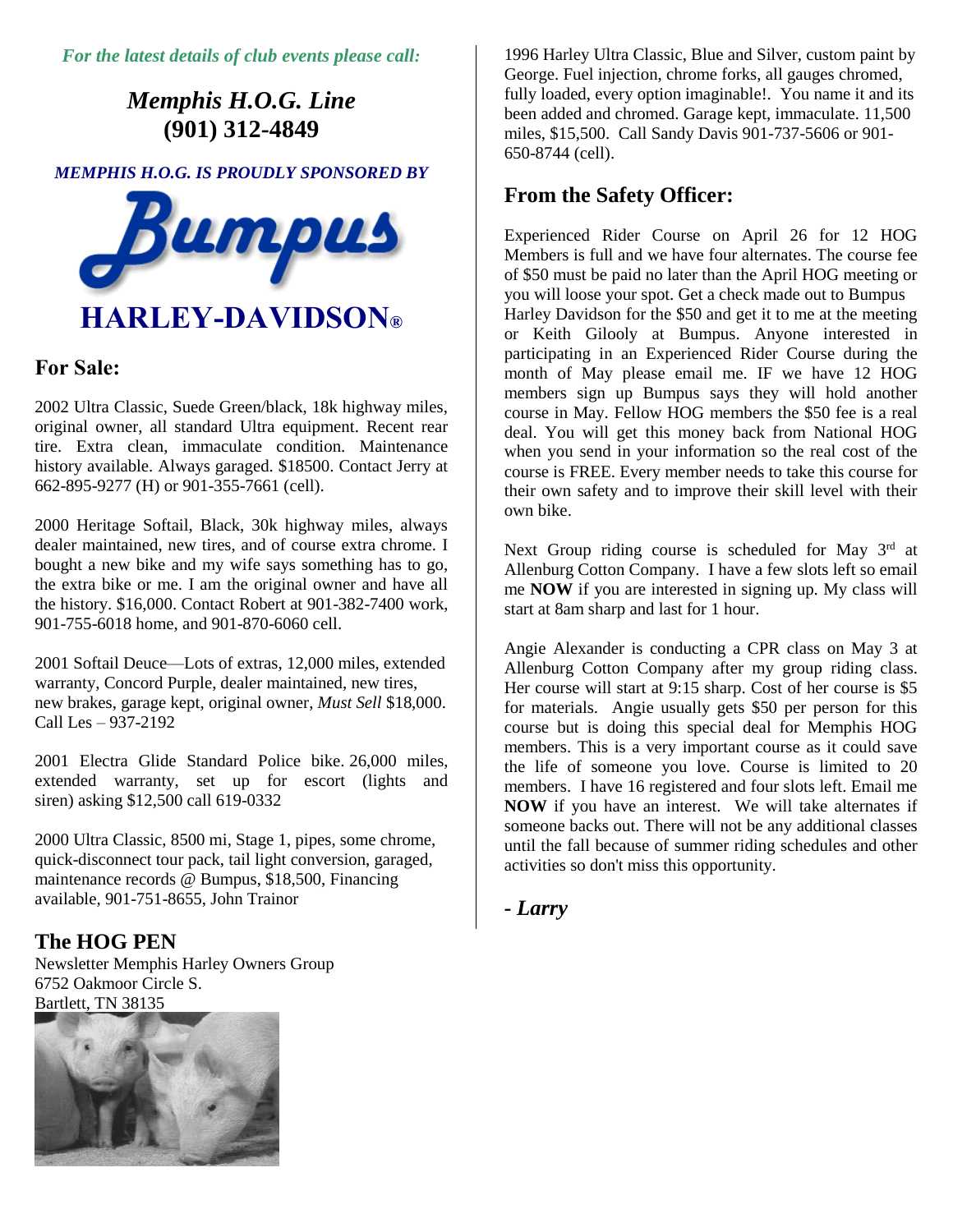# *PAID ADVERTISING*

*These Memphis H.O.G. members have paid to advertise their business in our newsletter to help offset the cost of publication. Please patronize these businesses as they assist us with our club the Memphis H.O.G.*

### *- Editor*

| Horne's Escort &<br><b>Guard Service, Inc.</b><br>WE CAN PROVIDE TN. STATE<br><b>CERTIFIED OFFICERS ON AN AS</b><br>NEEDED BASIS FOR ALL YOUR<br><b>SECURITY NEEDS</b><br><b>CONTACT: NAN GRAY</b><br>901-476-0616                                                   | <b>CREMERIUS RICE FINANCIAL ADVISORS</b><br><b>Professional Investment Management</b><br>Gerald L. Rice, CPA, CFP<br>Securities offered through:<br>5100 Poplar Avenue First Heartland Capital, Inc.<br><b>Suite 2700</b><br>Member NASD/SIPC<br>Memphis, TN 38137<br>Gerald L. Rice<br>$(901)$ 821-7505<br><b>Registered Representative</b><br>www.cremeriusrice.com | <b>Douglas Adams</b><br>Insurance and Financial Services Agent<br><b>FARMERS</b><br>7989 Fisher Steel, Suite 2<br>Cordova, TN 38108<br>Business (901) 758-1131 Home (901) 758-3233<br>Fax (901) 758-1108<br>Registered Representative<br>Farmers Financial Solutions, LLC<br>2424 Galena Ave. Simi Valley, CA 93065<br>Phone (805) 306-3400 |  |  |
|----------------------------------------------------------------------------------------------------------------------------------------------------------------------------------------------------------------------------------------------------------------------|-----------------------------------------------------------------------------------------------------------------------------------------------------------------------------------------------------------------------------------------------------------------------------------------------------------------------------------------------------------------------|---------------------------------------------------------------------------------------------------------------------------------------------------------------------------------------------------------------------------------------------------------------------------------------------------------------------------------------------|--|--|
| "To God be the Glory"<br>Isaiah $41:10$<br>Lock Stock & Barrel<br>Furniture Appliances<br><b>ALBERT CAMPBELL</b><br>"WE BUY AND SELL"<br>$(731)$ 772-4130<br>$(901)$ 377-7592<br><b>26 S. COURT SOUARE</b><br><b>MEMPHIS, TN</b><br><b>BROWNSVILLE, TN 38012</b>     | $Sidecar$ <i>Café</i><br><b>Steaks</b> - Burgers - Pasta and more<br>Daily Specials Happy Hour $3-7$<br><b>Tuesdays &amp; Thursdays</b><br>Buy 1 entrée, get the $2nd$ 1/2 price<br>(With this ad after 5pm – daily features not included)                                                                                                                            | Stock<br>Foreign<br>Hy<br>Performance<br><sub>Engines</sub><br>1337 Lucy Kelly Rd.<br>Brighton, 7N<br>$(901) 579 - 1366$<br>$(901)$ 475-4910<br>Machine Works<br>Performance                                                                                                                                                                |  |  |
| Customer Service is more than a promise.<br>It's a Tradition.<br><b>ALL-STATE</b> ®<br>Pest Control, Inc.<br><b>Since 1943</b><br>1220 Vermeer<br>Cordova, TN 38108<br><b>WALTER HUGHEY</b><br>901-757-9111<br>Fax 901-357-0466<br>President<br>www.allstatepest.com | <b>Food Features:</b><br>Tue: Crab Legs - Thurs: Steak & Shrimp<br>Friday & Saturday Prime Rib<br><b>Live Entertainment</b><br><b>Wednesday, Saturday and Sunday</b><br><b>Nights</b> (Weather permitting)<br>Children's Menu Available - Now <b>OPEN</b> on Monday<br>2194 Whitten Rd.<br>(2 blocks North of I-40)<br>For music info call 388-0285                   | Email: Info@aquickdate.com or visit us on<br>our Web site: www.aquickdate.com<br>Speed dating, Have 15 dates, 4 minutes in<br>one night. Call Sandy Davis, Owner                                                                                                                                                                            |  |  |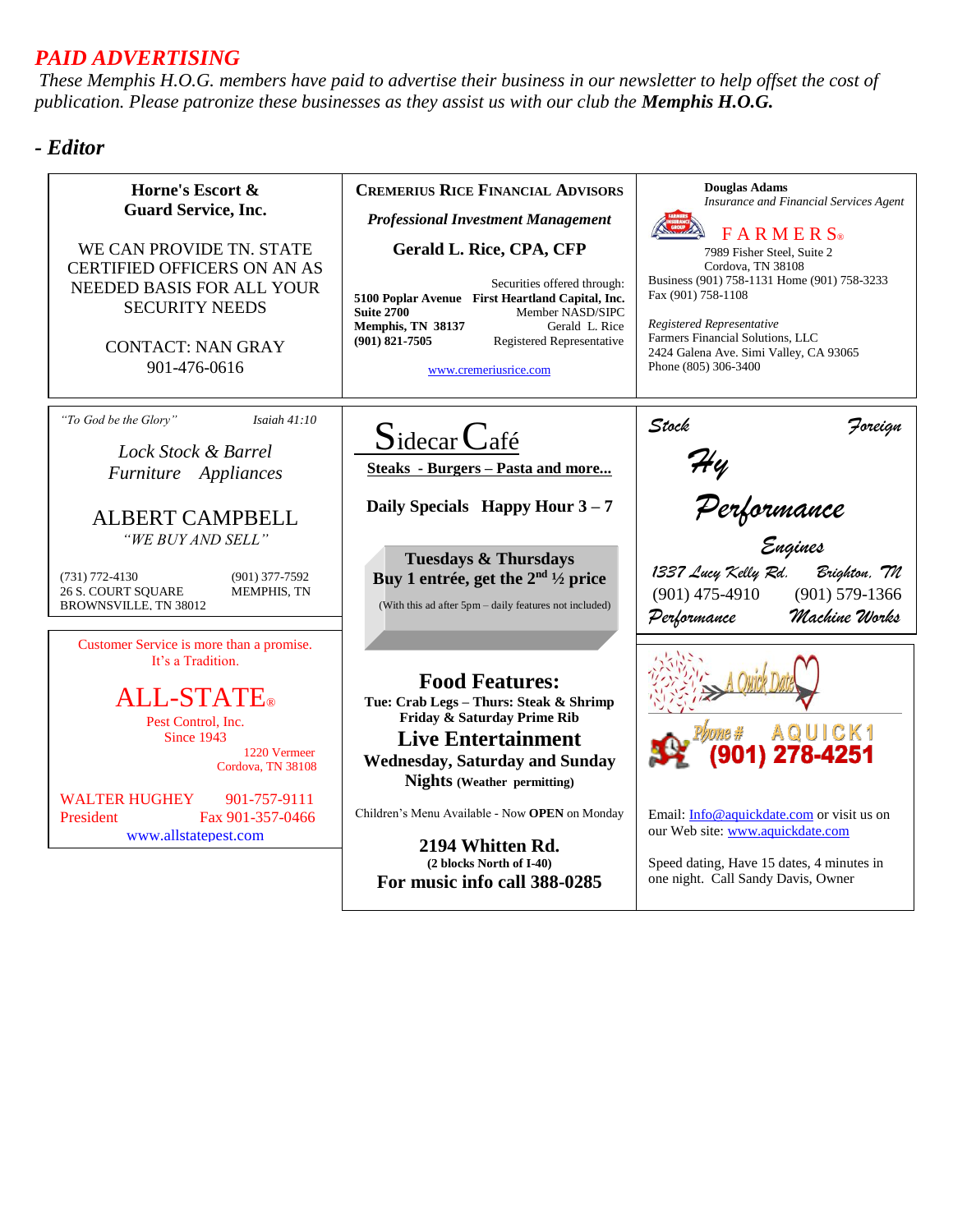| <b>April 2003</b>                                                                                                   |                |                |                  |                                                          |                                                                 |                                                                                                           |
|---------------------------------------------------------------------------------------------------------------------|----------------|----------------|------------------|----------------------------------------------------------|-----------------------------------------------------------------|-----------------------------------------------------------------------------------------------------------|
| <b>Sunday</b>                                                                                                       | <b>Monday</b>  | <b>Tuesday</b> | Wednesday        | <b>Thursday</b>                                          | Friday                                                          | <b>Saturday</b>                                                                                           |
|                                                                                                                     |                | $\mathbf 1$    | $\overline{2}$   | $\sqrt{3}$                                               | 4 (N) South<br>Mississippi Bike Rally<br>- Hattiesburg, MS      | 5 (C) Running of<br>HOGS Parade in<br>Tunica - Meet at<br>Bumpus at 8 AM                                  |
| 6(N)<br><b>Breakfast ride- Country</b><br>Kitchen in Covington<br>8:00 am                                           | $\overline{7}$ | 8              | $\boldsymbol{9}$ | 10                                                       | 11                                                              | 12 (C) Lambert's<br>lunch ride to Sikeston,<br><b>MO</b>                                                  |
| 13 (N) Special<br>Olympics Poker Run<br>Bumpus H/D<br>$1st Bike out - 11:30am$<br>Last in $-4:00$ pm $@$<br>SideCar | 14             | 15             | 16               | 17                                                       | 18                                                              | 19 <sub>(C)</sub><br>HOG Club meeting-<br>picnic at surprise<br>location                                  |
| 20 (C) LOH meeting<br>at Bumpus                                                                                     | 21             | 22             | 23               | 24 (M) AL State HOG<br>Rally - Mobile, AL -<br>Thru 4/26 | 25 (N) Wild HOG<br>Music Festival-<br>Helena, AR - Thru<br>4/27 | 26 (N) Natchez Trace<br>Festival & Bike Rally -<br>Kosciusko, MS<br>(N) Skull bone<br>Motorcycle Festival |
| 27                                                                                                                  | 28             | 29             | 30               |                                                          |                                                                 |                                                                                                           |

Event disclaimer legend: (C) Closed Event –chapter members and one guest per member (O) Open event – chapter members, National HOG members and other guests as permitted by host (M) H.O.G. Member Event – National H.O.G. members only (N) Non-HOG Event – open to anyone